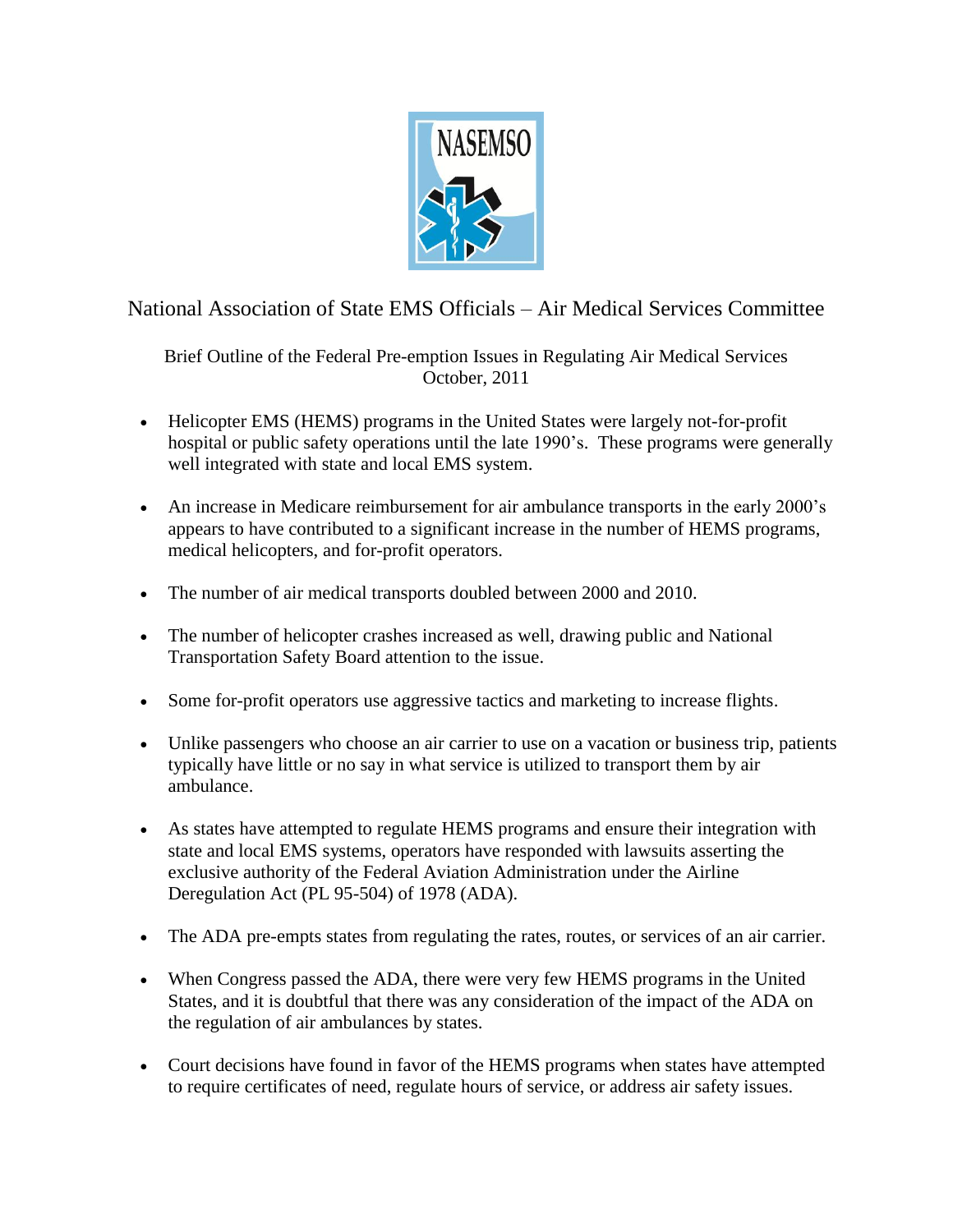- The US Department of Transportation (US DOT) in attempting to clarify the limits of federal regulation, has indicated that the while the FAA regulates air safety, states are free to regulate medical safety. Unfortunately, some of the US DOT efforts to clarify federal authority have created ambiguity as to what constitutes air verses medical safety and therefore, what state regulations may be pre-empted.
- In a US DOT letter to Hawaii, the state was told that they could establish requirements for medical equipment on the aircraft as long as it was not so expensive as to constitute economic regulation.
- Federal legislation to clarify state authority to regulate air medical services has not been successful.
- A GAO report was not sympathetic to states concerns and the report writers indicated that the US DOT has clarified the federal pre-emption issues well and can do so in the future.
- NASEMSO is working to develop model air medical regulations that will medically protect patients and enhance a systems approach without conflicting with the FAA's authority.
- NASEMSO believes that both air safety and medical safety must be regulated and that one should not interfere with the other.

At the present time, pre-emption issues may be categorized into three categories.

## Areas where federal preemption has been asserted

- Requirement for 24/7 service
- Requirement for a CON
- Regulation of rates, response times, bases of operation, bonding requirements, and accounting and reporting systems
- Matters concerning aviation safety including equipment, operation, and pilot qualifications
- Requirements for certain avionics/navigation equipment
- Requirements for general liability coverage
- Safety aspects of medical equipment installation, storage on aircraft and safety training of medical personnel

## Areas where states retain authority

- Medical equipment and supplies (as long as it does not amount to economic regulation)
- Delivery of medical services (regulation of medical staff qualifications and sanitary conditions)
- Regulating EMS providers to prevent helicopter shopping
- Requirement to transport to the nearest appropriate hospital (some questions still exist)